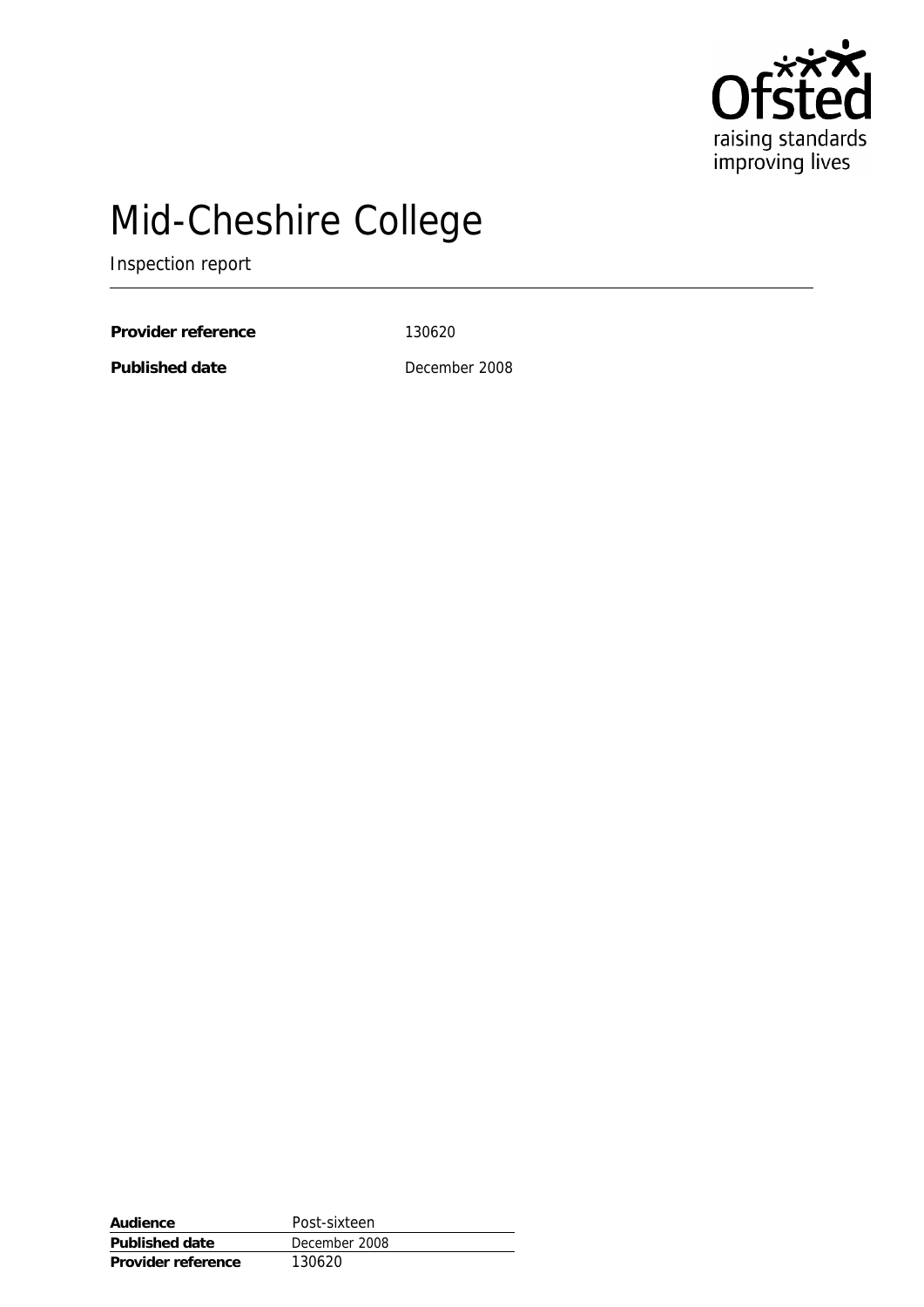## **Contents**

| Background information                  |   |
|-----------------------------------------|---|
| Summary of grades awarded               | 5 |
| Overall judgement                       | b |
| Key strengths and areas for improvement |   |
| Main findings                           | Q |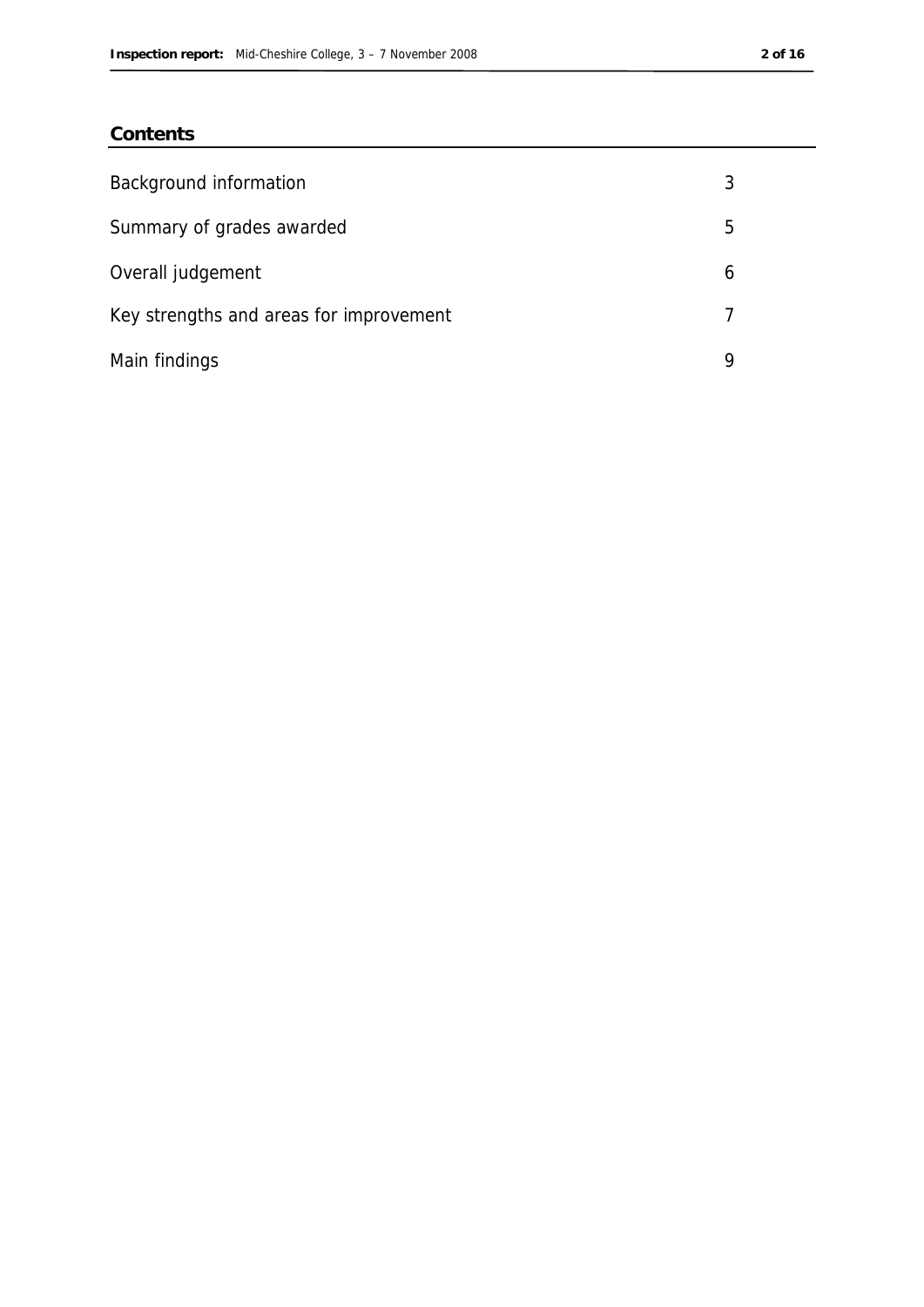## **Background information**

## **Inspection judgements**

## **Grading**

Inspectors use a four-point scale to summarise their judgements about achievement and standards, the quality of provision, and leadership and management, which includes a grade for equality of opportunity.

The descriptors for the four grades are:

- grade 1 outstanding
- $grade 2 good$
- grade 3 satisfactory
- grade 4 inadequate

Further information can be found on how inspection judgements are made at www.ofsted.gov.uk.

## **Scope of the inspection**

In deciding the scope of this inspection, inspectors took account of: the provider's most recent self-assessment report and development plans; comments from the local Learning and Skills Council (LSC) or other funding body; and where appropriate the previous inspection report (www.ofsted.gov.uk); reports from the inspectorate annual assessment visits or quality monitoring inspection; and data on learners and their achievement over the period since the last inspection. This inspection focused on the following aspects:

- overall effectiveness of the organisation and its capacity to improve further
- achievement and standards
- quality of provision
- leadership and management.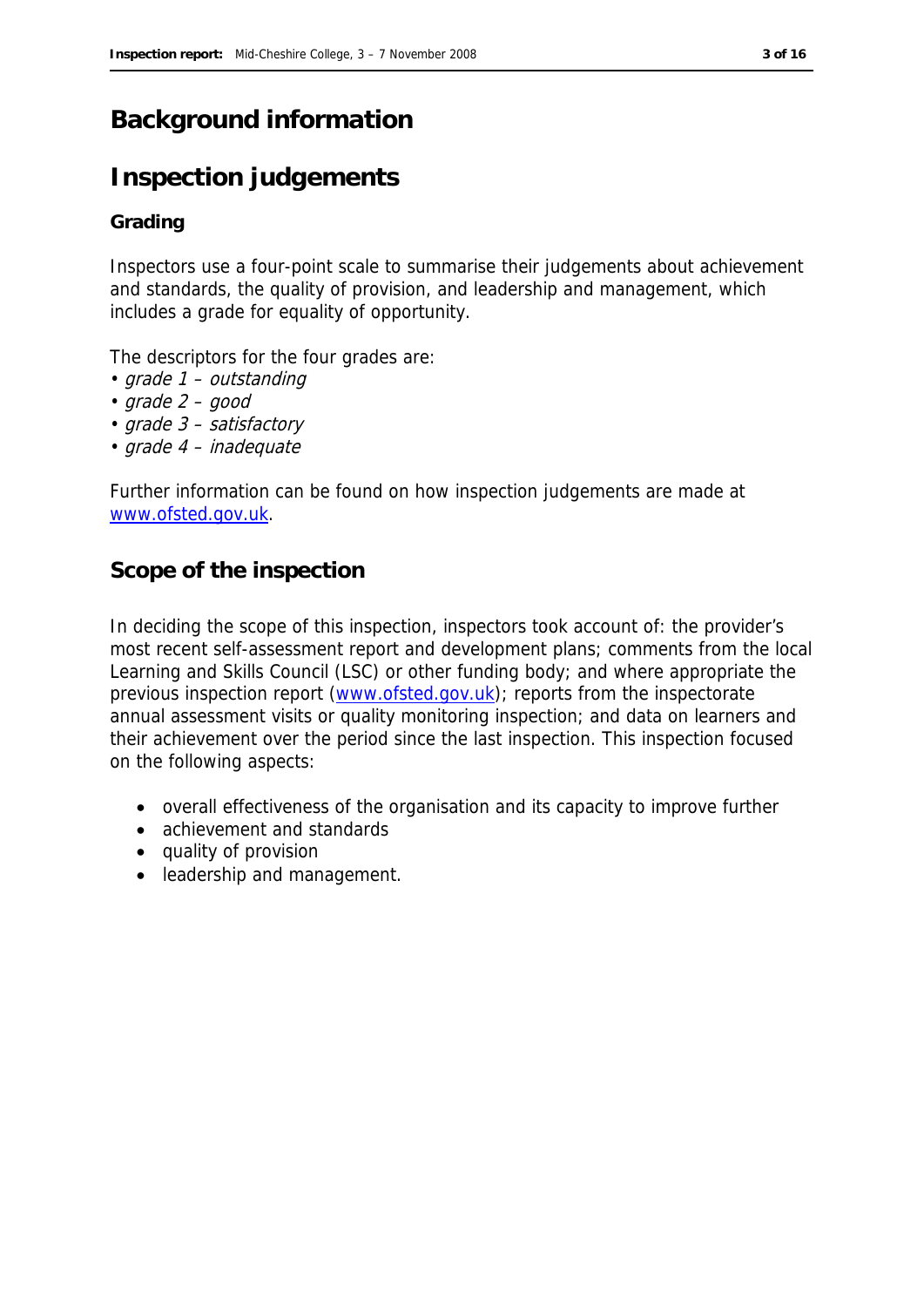## **Description of the provider**

- 1. Mid-Cheshire College is a medium sized general further education (GFE) located in Vale Royal, a rural and urban district of Cheshire. The college has three sites. Most provision is located at the college's site at Hartford, just outside Northwich. Two other sites, one near the centre of Northwich and one at Winsford, house courses in photography, fashion, health and social care, childcare, public services, access to higher education and Skills for Life. The college also offers provision at a range of local centres as well as on employers' premises.
- 2. The college provides an extensive range of programmes in 13 of the 15 sector subject areas. The areas with the largest number of enrolments are Art and design, Performing arts, Beauty, Sport, Construction and Care and Fashion. Courses range from entry level to level 4. There is a small apprenticeship and advanced apprenticeship programme. Train to Gain programmes commenced in 2006/07 and have grown to over 300 learners during 2007/08. Approximately 350 pupils aged 14 to 16 are enrolled on college courses.
- 3. In 2007/08 the college enrolled 3,820 learners; approximately two thirds of all learners are aged 16 to 18 and the remainder are adults. Just over 50% of learners are female. Learners are evenly spread at levels 1, 2 and 3. Around 2% of learners are of minority ethnic origin, which is slightly higher than that found in the local population. Just under 30% of learners come from disadvantaged groups. Most full-time learners are aged 16 to 18, since 2003 the number of full-time learners in this age group has increased from 998 to 1,634, an increase of 64%. Almost all part-time learners are adults.
- 4. Vale Royal has an employer base of 3,200 mainly small companies and a workforce of 75,900. Approximately 70% of employees in the area work in the service sector. In 2007, the percentage of pupils in Cheshire, achieving five good GCSE grades, including English and mathematics, was higher than the national average.
- 5. The college mission statement is "Mid-Cheshire College where learning comes first".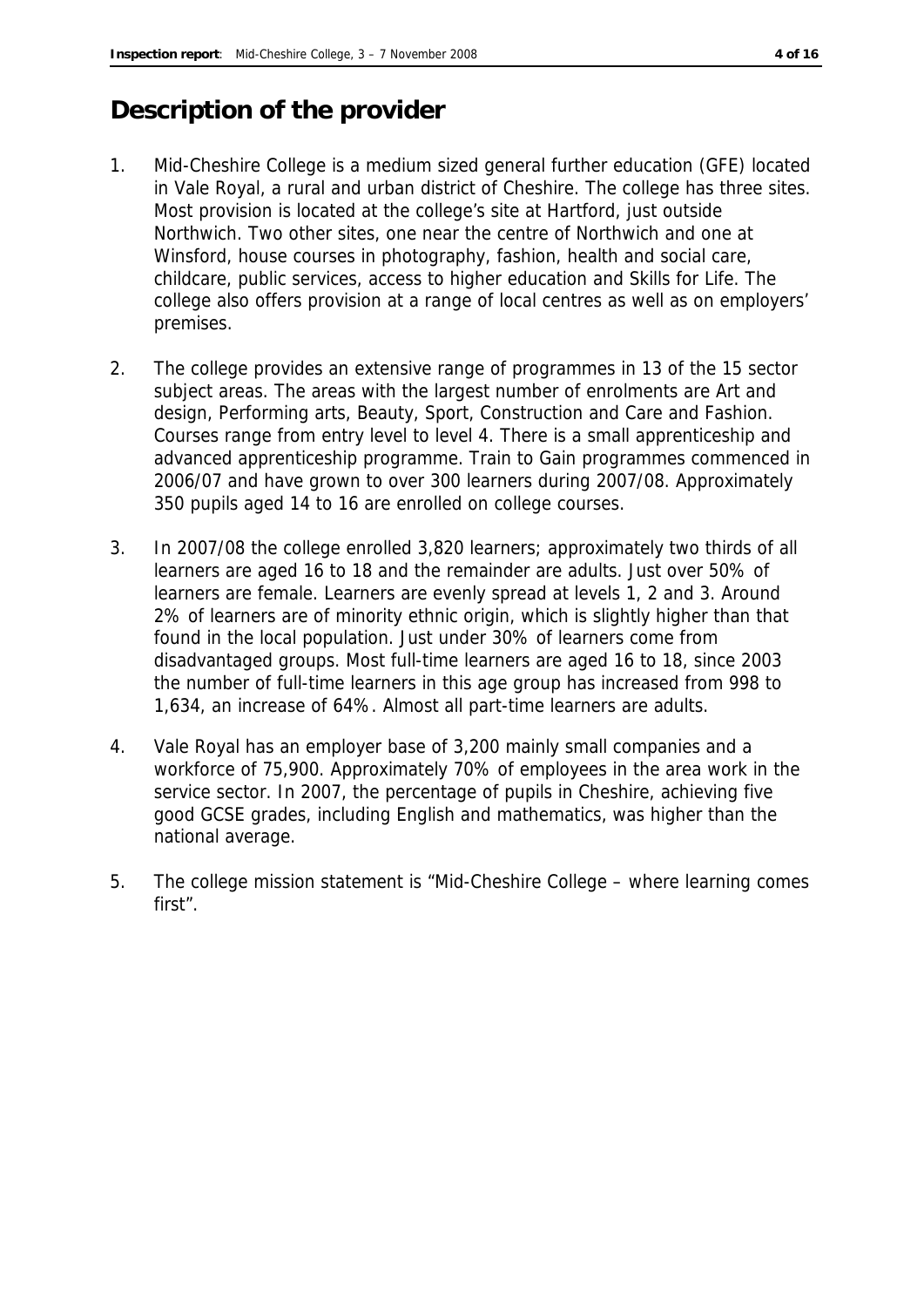## **Summary of grades awarded**

| Effectiveness of provision | Outstanding: Grade 1 |
|----------------------------|----------------------|
|                            |                      |
| Capacity to improve        | Outstanding: Grade 1 |
|                            |                      |
| Achievement and standards  | Outstanding: Grade 1 |
|                            |                      |
| Quality of provision       | Outstanding: Grade 1 |
|                            |                      |
| Leadership and management  | Outstanding: Grade 1 |
|                            |                      |
| Equality of opportunity    | Outstanding: grade 1 |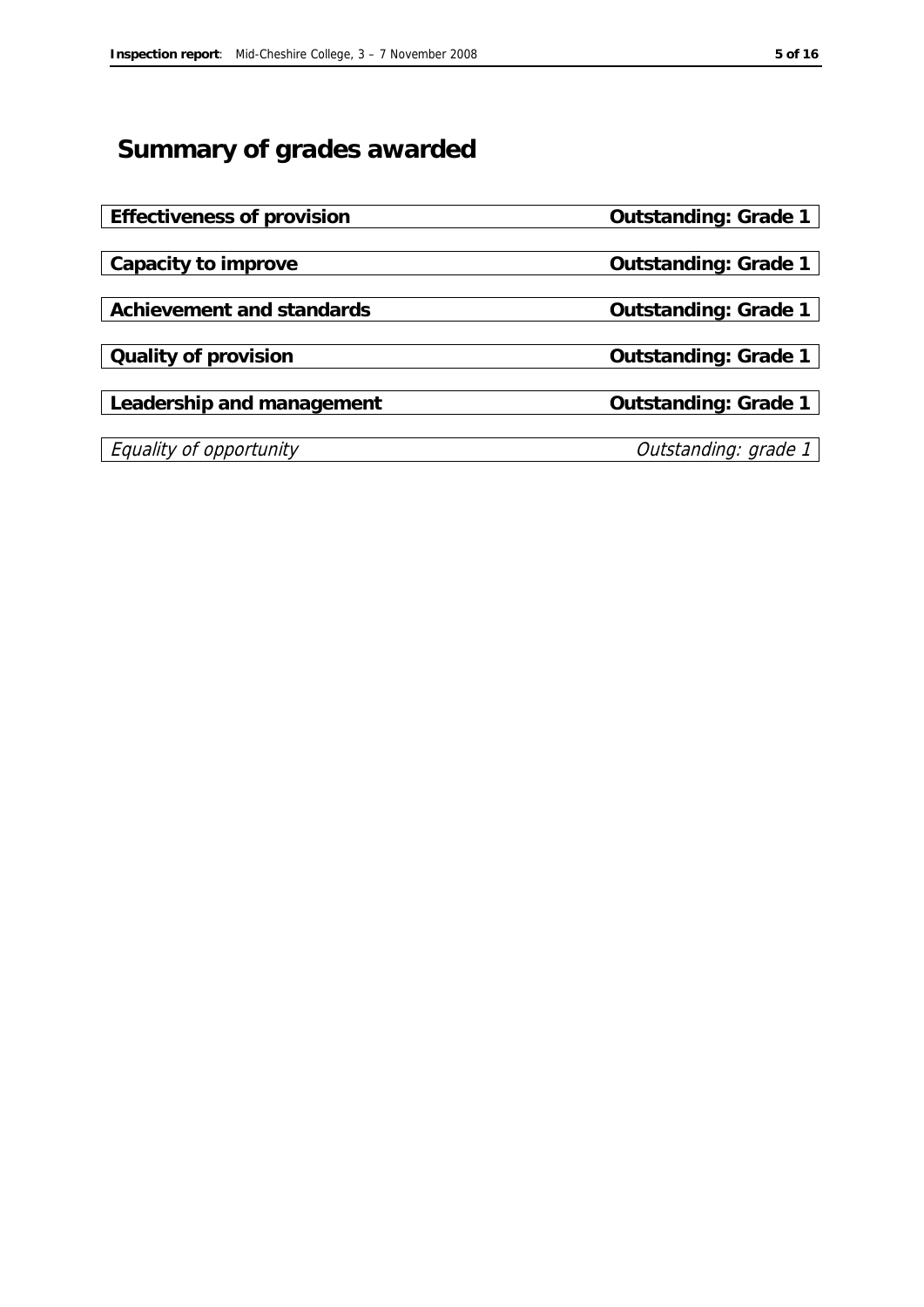## **Overall judgement**

**Effectiveness of provision Outstanding: Grade 1**

- 7. The effectiveness of provision is outstanding. The highly effective and inspirational leadership team are committed to providing an inclusive and vocational curriculum which meets the needs of the local community.
- 8. Achievement and standards are outstanding. Overall success rates have improved consistently since the last inspection and are high. Key skills success rates have improved and are significantly above the national rate. Progression to further and higher education, and into work is high. Achievement of learners on work-based learning programmes are satisfactory.
- 9. Teaching and learning are good. Learners are well motivated, well behaved and enjoy their lessons. Generally good use is made of information learning technology (ILT) to enrich learning. Teachers are well qualified, committed and enthusiastic. There are comprehensive systems to quality assure and improve teaching and learning. Some observation records do not focus sufficiently on learning or how well the activities meet the different needs of learners.
- 10. Provision to meet the needs and interests of learners is outstanding. Social and educational inclusion are outstanding. The college has developed its curriculum very successfully to meet the needs of learners aged 14 to 19 from a wide range of backgrounds. It works exceptionally well with schools and other partners to target learners from disadvantaged backgrounds and young people who are in danger of dropping out of education and training. The college recruits students, of all ages, with a wide range of learning difficulties and/or disabilities. Courses are offered for adults from the travelling community, exoffenders and learners with mental health issues. Provision is available at the college's main sites and a range of community venues. Support for learners is very good. Additional learning support is excellent. Success rates for students receiving additional support are high. The college delivers a satisfactory range of Skills for Life courses and has targeted this as an area for further growth in its strategic plan.
- 11. Students benefit from outstanding tutorial and learning support. Initial advice and guidance are excellent. Induction is very good, as is the range and quality of support provided by central student services. Systems to monitor the progress of learners are very effective. Some targets set for learners in their individual action plans are not sufficiently specific. The tutorial system and careers education and guidance are good. Learners receiving additional learning support achieve their main vocational qualifications at high levels.
- 12. Leadership and management are outstanding. There is a clear strategic direction. The management structure is highly effective with clear roles and lines of accountability. The management arrangements for work-based learning have recently improved and are now good. Financial performance and value for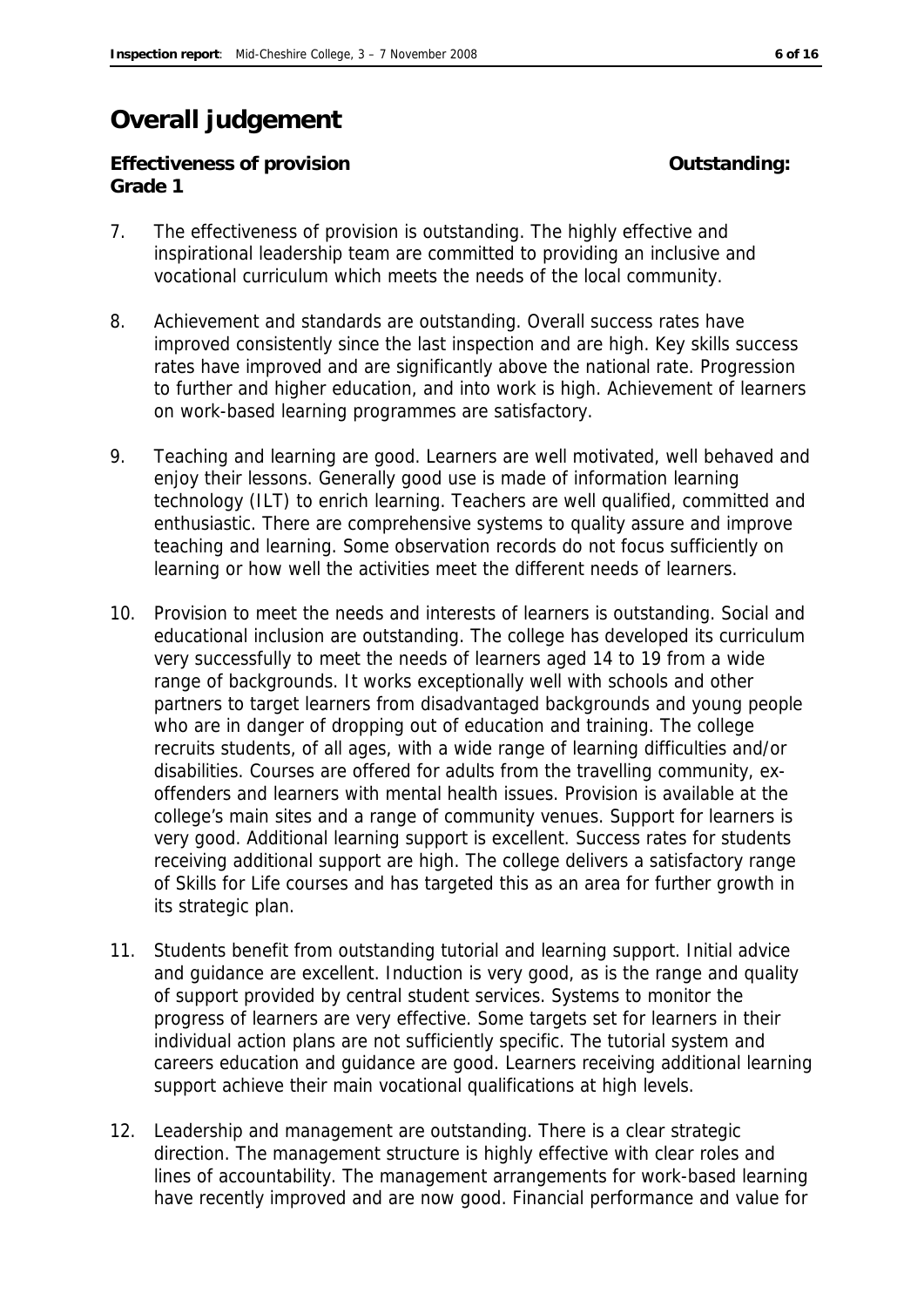money are outstanding. There are very good partnership arrangements. Quality assurance arrangements are robust and have been successful in leading to significant improvements.

**Capacity to improve Capacity to improve Capacity Outstanding: Outstanding: Grade 1**

13. The college demonstrates an outstanding capacity to improve. Since the last inspection the college has made significant progress in addressing areas for improvement. There has been a sustained improvement in student success rates since the last inspection; success rates are now high. The college has maintained grade 'A' financial status. Leadership and management are outstanding. The college has an aspirational mission, underpinned by eight strategic objectives which clearly address national priorities. Action planning is effective in bringing about further improvement. The governing body has a good range of appropriate skills and experience. Staff are committed and enthusiastic advocates of the college and are focused on improving learners' performance. Staff are very well qualified. The college's self-assessment arrangements are rigorous. The report is accurate and makes good use of data on student performance. It provides managers with an accurate view of priorities and performance, which aids development and supports improvement. Quality assurance arrangements are robust and lead to improvement.

**The effectiveness of the steps taken by the college to promote improvement since the last inspection**

14. There has been outstanding progress in addressing the areas for improvement identified at the last inspection. Success rates are high and have improved. The college has developed its vocational curriculum successfully. It has responded very effectively to recent initiatives: local and national priorities and the needs of local employers; and the local community. Since 2003 the number of fulltime learners aged 16 to 18 has increased by 64%. There have been major improvements to the management and teaching of key skills. Overall success rates are now high and considerably higher than the national average. Access for those with restricted mobility remains inadequate at London Road. Where learners have particular requirements, college managers make appropriate arrangements to enable learners to access provision. The management of workbased learning has undergone significant reorganisation and is now good. Success rates on advanced apprenticeship programmes and Train to Gain programmes are satisfactory. Success rates on apprenticeship programmes are low.

## **Key strengths**

- high success rates
- highly motivated and well behaved learners
- improved and very successful delivery of key skills
- excellent additional learning support
- outstanding response to local needs
- outstanding social and educational inclusion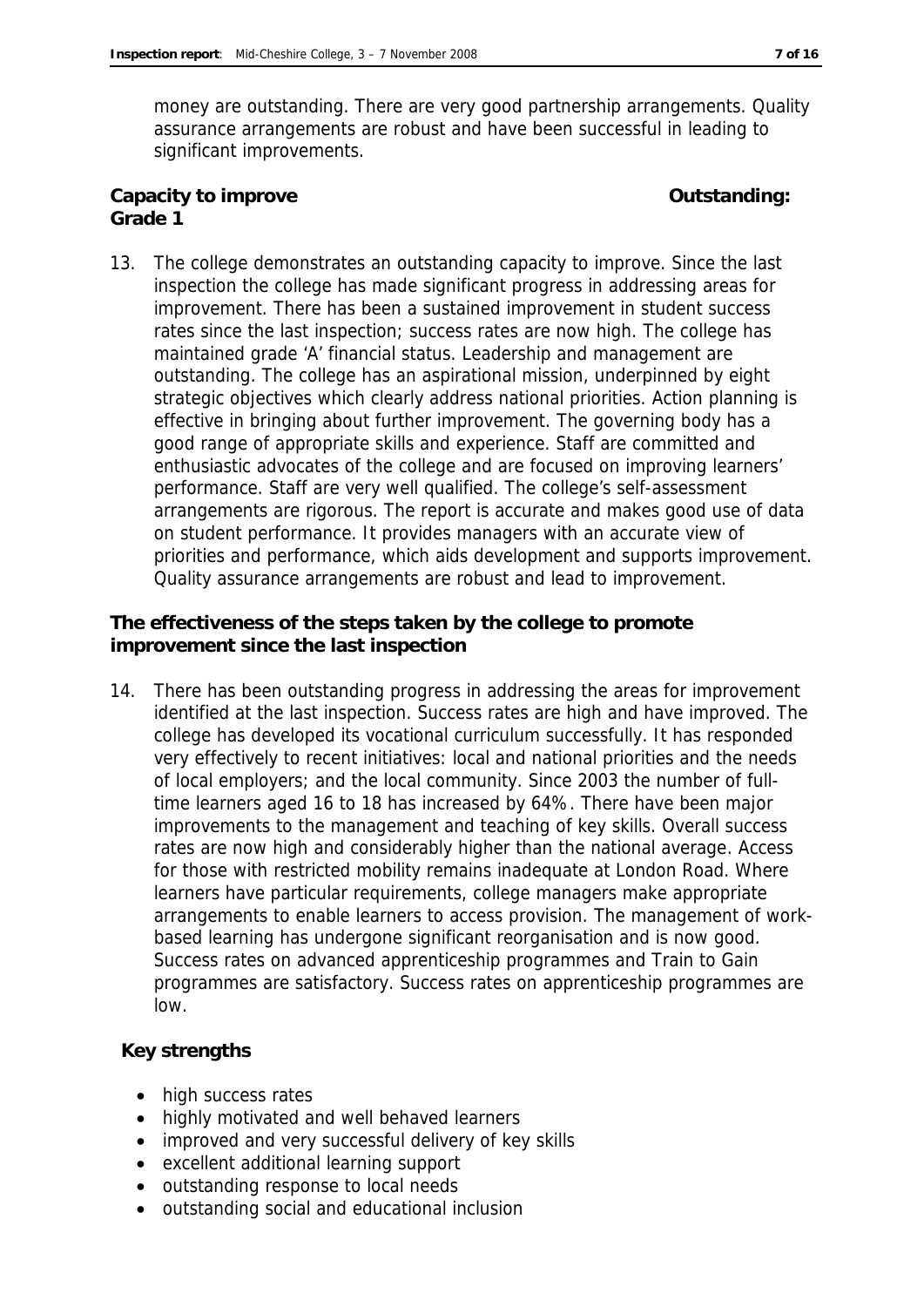- highly effective leadership and management
- successful measures to improve learner performance.

### **Areas for improvement**

### **The college should address:**

- low success rates on apprenticeship programmes
- insufficient focus on learning and meeting the different needs of learners on some observation of teaching and learning records.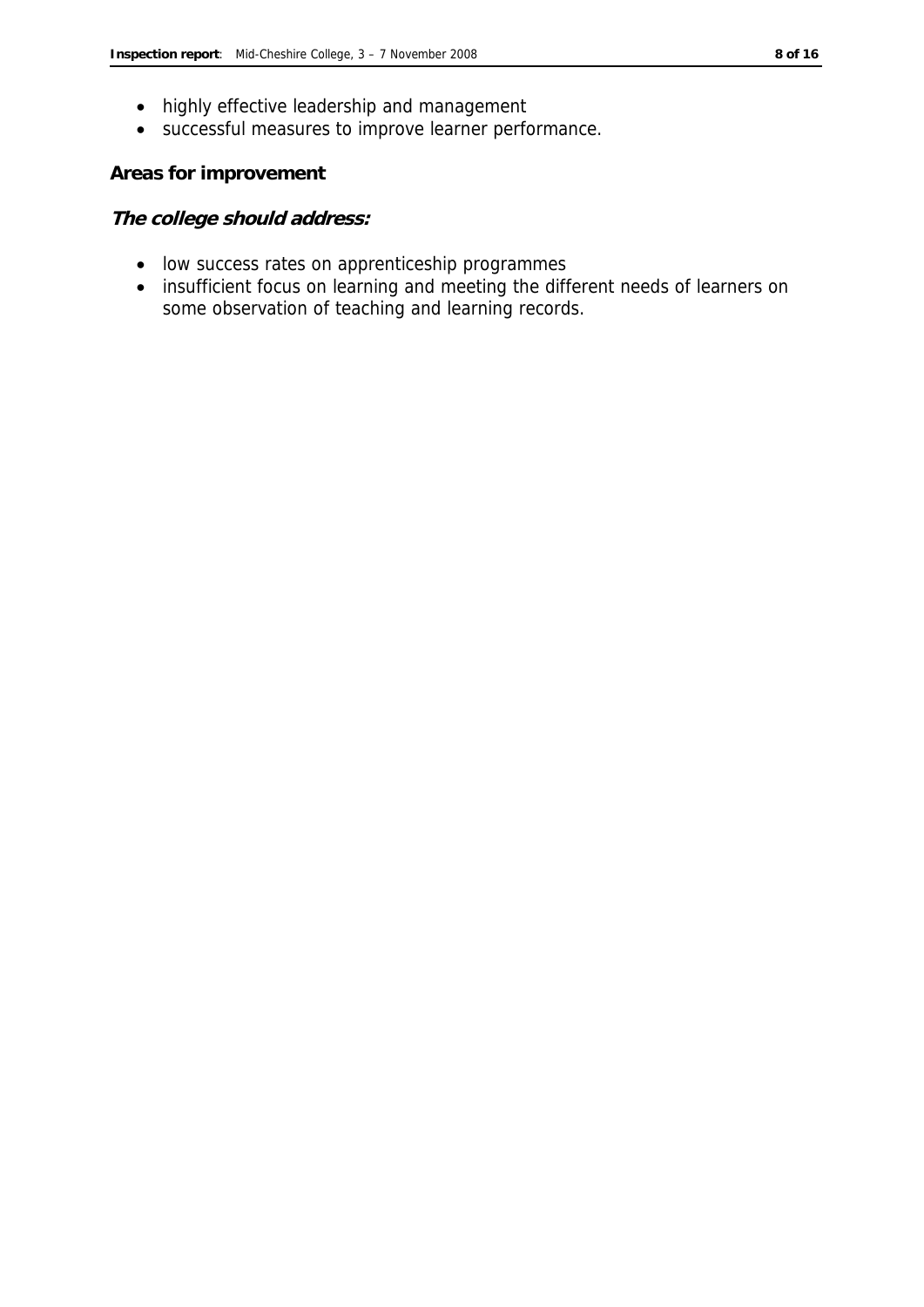## **Main findings**

Achievement and standards **Container and Standards Container and Standards Container and Standards Container and Standards Container and Standards Container and Standards Container and Standards Container and** 

### Work-based learning and satisfactory: grade 3

- 15. In line with the college's own assessment, achievement and standards are outstanding. Success rates have continued to rise since the last inspection and are high. Success rates on levels 1 and level 2 long courses for learners aged 16 to 18 are consistently above the national average for similar colleges. Over the last five years the success rate on long courses has improved at a faster rate than the national average. Retention on long courses has improved from 78% at the time of the last inspection to 85% in 2007/08; achievement has increased from 81% to 94% over the same period. Success rates for adults on long courses are consistently well above the national average. The majority of 16 to 18 level 3 learners are on national diploma courses, the success rates for these courses have been consistently above the national rate. The overall 16 to 18 level 3 long course success rate is at the national rate for 2006/07. Key skills success rates have improved significantly and are significantly above the national rate. Success rates for school pupils aged 14 to 16 on college courses are high. Most learners make good progress, however, on a minority of courses learners make satisfactory progress. Learners receiving additional learning support achieve their main vocational qualifications at higher levels than their peers.
- 16. Success rates for advanced apprentices are similar to the national average; the rates for apprentices are below the national rate. Success rates for Train to Gain learners are satisfactory. Timely success rates for apprentices and Train to Gain learners are low.
- 17. Learners are highly motivated, they like being at the college, behave well and enjoy their lessons. Learner progression to further education and higher education and into employment is high. Standards of work are at least appropriate to the level of course and in some cases better. Attendance is good and has improved consistently. Work-based learners develop very good personal, practical and employability skills.

**Quality of provision Outstanding: Grade 1**

18. Teaching and learning are good. The most effective lessons challenge all learners with activities that meet all of their needs. Good use is made of technologies and the virtual learning environment (VLE) to enrich learning programmes. Apprentices are highly motivated by being able to develop their eportfolios from home, using a wide variety of information technologies, including Bluetooth and digital photography. Learners develop good independent research and study skills. Teachers have high levels of subject expertise and are well qualified. There is an extensive programme of staff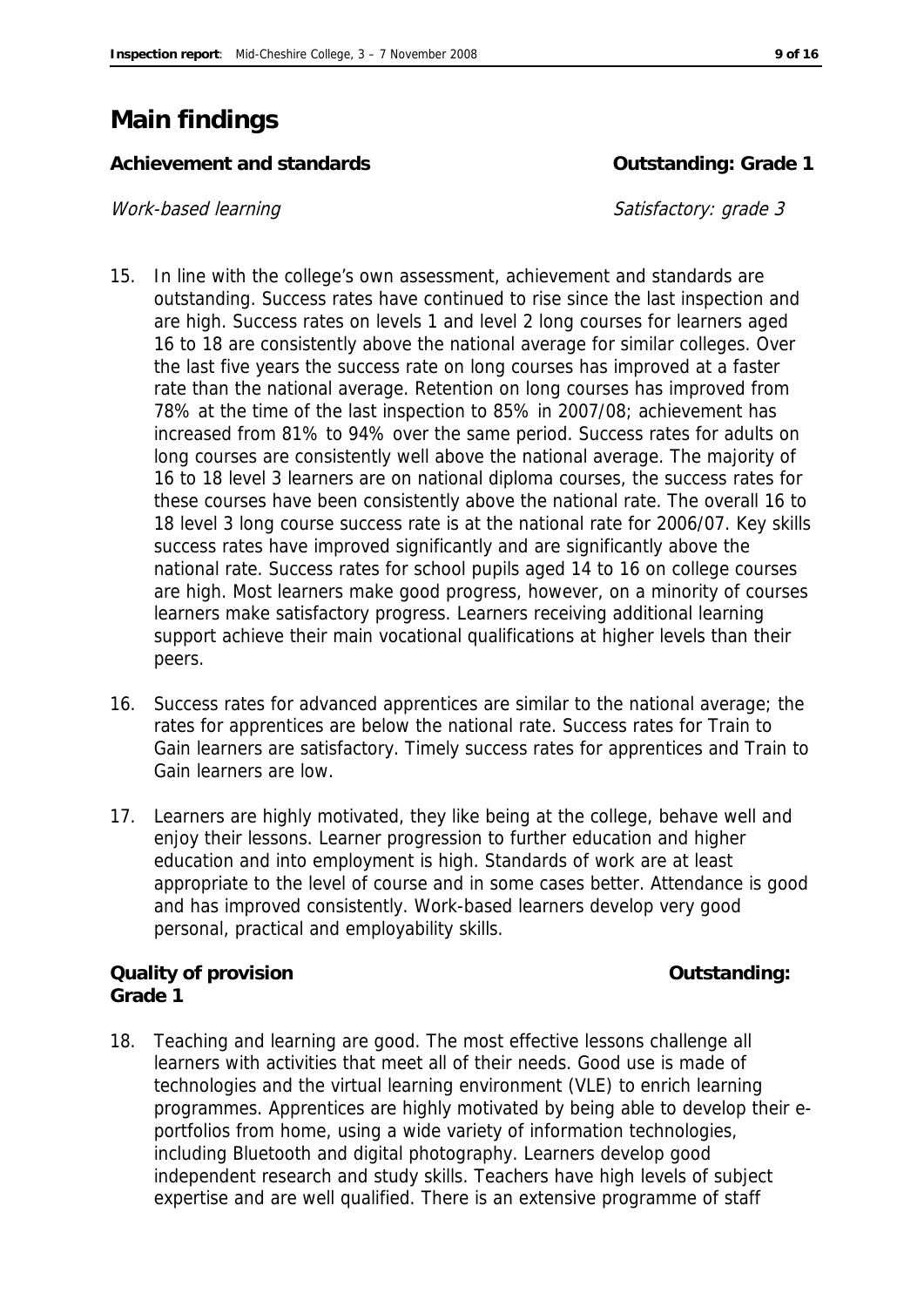development. Teachers are highly committed; their enthusiasm inspires learners to work hard. In a minority of lessons, teaching does not challenge learners sufficiently to make good progress. For example, learning activities are not sufficiently varied and teachers do not always use learning technologies effectively to enhance students' understanding. The quality of teaching is better in some subjects although this variability of practice is decreasing. Employers and parents are well informed about learners' progress.

- 19. Learners' additional support needs are identified and addressed promptly through excellent support. On-course and specialist individual support for learners is exemplary, including that for students with learning difficulties and/or disabilities. The management and teaching of key skills has improved significantly. Teachers have developed good opportunities to integrate key skills into programmes. Assessment and verification practice is effective and well organised. Learners say that the feedback on their work is helpful in improving their performance.
- 20. Inspectors agree with the college that it is outstanding at meeting the needs and interests of learners. Curriculum development to underpin the college's mission as a vocational provider is excellent. There is a very good range of courses and progression routes from entry level through to higher education. Delivery of the curriculum is flexible to meet a wide range of needs. Innovative, flexible solutions enable learners to combine a range of courses to meet their individual needs. Partnership working with local schools is exceptionally strong. There are high numbers of school pupils aged 14 to 16 who attend a wide range of vocational options delivered by the college or jointly with the schools. Provision is tailored carefully to suit individual schools and pupils. Headteachers speak highly of the impact this has on raising aspirations and increasing motivation. Successful curriculum development and partnership work has led to a large increase in the numbers of learners aged 16 to 18 enrolling on college courses.
- 21. There are good collaborative arrangements with employers. Employers are very positive about the service they receive. There is a growing Train to Gain and apprenticeship programme across a range of vocational areas and levels. The college involves employers in the design of courses which ensures that they meet employer needs. Learners benefit from a good range of enrichment programmes and activities.
- 22. The quality of guidance and support for learners is outstanding. Systems to provide initial advice and guidance are excellent. These, and the very good arrangements for induction, ensure learners are on the right course and settle quickly into college. The central student services provide a very good range and quality of support to learners, including financial and welfare advice. Liaison between central student services and learners' personal tutors is exemplary. This ensures that appropriate support for learners is put in place very quickly and its impact is monitored closely.
- 23. Systems to review the progress of individual learners are very effective. The 'at risk' procedure identifies effectively learners who need extra monitoring or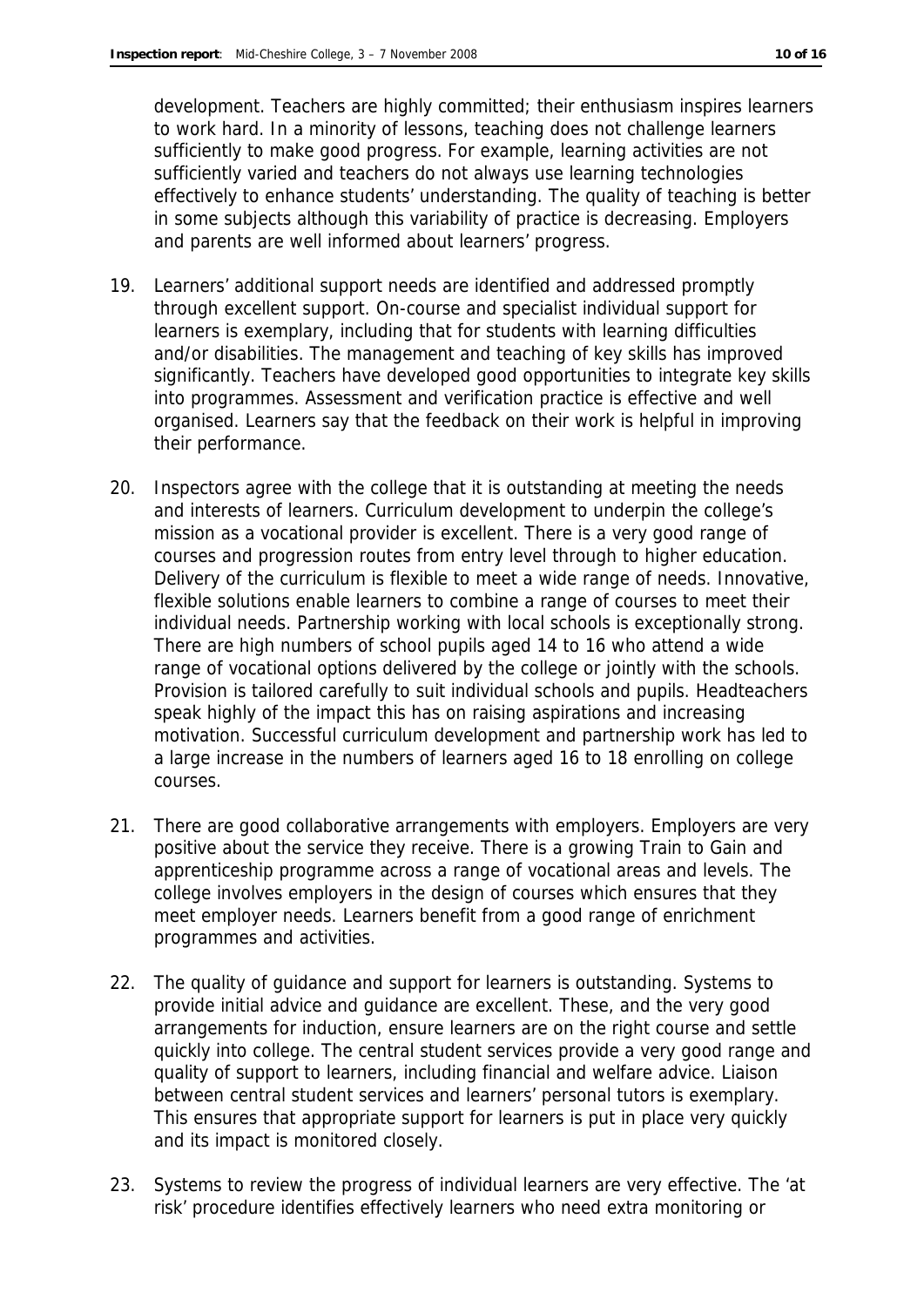support to help them achieve their target grades. Occasionally, the targets set for learners in their individual action plans are not sufficiently specific. The tutorial system is good, with a strong focus on the Every Child Matters themes. Generally, group tutorials are well delivered, but tutors are not always successful at engaging learner interest. Careers education and guidance are very good. Learners benefit from good quality impartial information and advice to help them make progression choices. This includes well targeted support for learners wishing to progress to higher education; a high proportion of these learners are successful in obtaining places at university. Support and guidance for work-based learners are good.

**Leadership and management Outstanding: Grade 1**

## **Equality of opportunity Equality of opportunity CHO**

- 25. Inspectors agreed with the college's own assessment that leadership and management are outstanding. A clear strategic direction has been developed in consultation with staff, students and key stakeholders. The well focused mission and values have inspired and motivated staff. Leaders and managers are committed to responding to the educational and training needs of the local area. There is extensive provision for 14 to 19 learners and very good partnership arrangements with schools, with higher education and employers.
- 26. There is a highly effective management structure. Roles are well defined with clear accountabilities. The new 'lean' organisation structure is effective, understood and well received by staff. Curriculum management is very well organised and with a focus on improving learner success. Management of workbased learning has very recently improved and is now good. The principal and senior managers are visible and accessible to staff. Communication is very good. Learners' opinions are sought, valued and inform improvements.
- 27. Financial performance is outstanding. The college has invested well in accommodation and resources. More building work to improve accommodation further is planned. There are very good financial controls in place. Value for money is outstanding.
- 28. The governing body has a good range of skilled individuals who are committed to the college. There are two active student governors who receive training in governance from both the clerk and the students' union, which allows them to be more effective in their role. Governors are informed of the college's performance through well presented and informative papers and they challenge the management team appropriately. They have a good understanding of the priorities for the future development of the college.
- 29. The promotion of equality of opportunity is outstanding. The college is very inclusive and supports learners with a range of individual needs. There has been a substantial increase in the number of learners from under-represented groups. The curriculum has been remodelled; new vocational areas offer many additional opportunities to study from level 1 to level 4. There are some very good examples of the promotion of equal opportunities through the curriculum,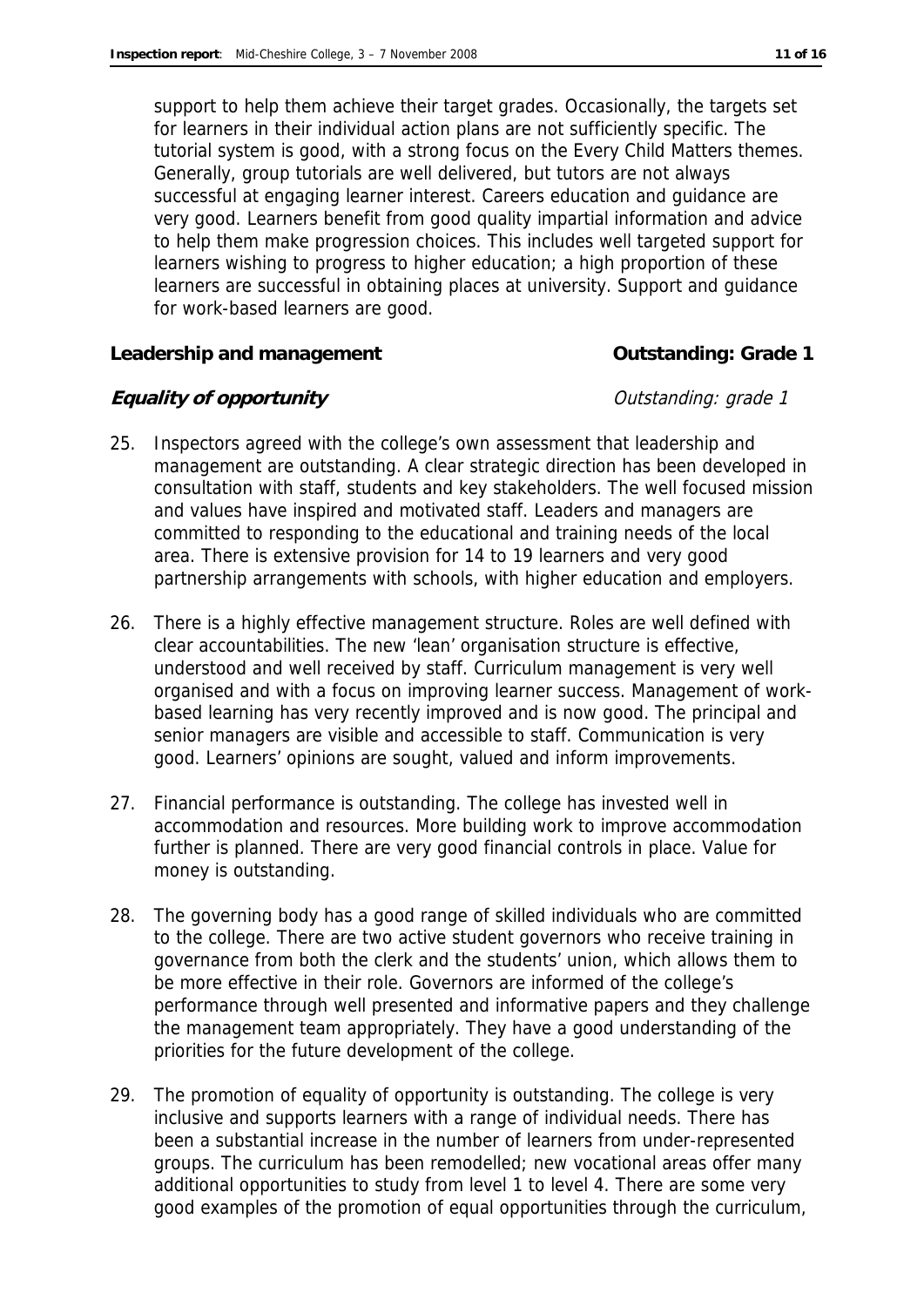including an innovative and creative project on prejudice produced by national diploma in graphic design learners.

- 30. The college meets the statutory requirements of the Race Relations (Amendment) Act 2000 and the Disability Discrimination Act 2005 (DDA). Child and vulnerable adult protection training is mandatory for all permanent and fixed-term staff. Child protection and anti-bullying policies and procedures are in place and reviewed annually. Enhanced CRB checks take place on all staff, volunteers and appropriate students.
- 31. Quality assurance processes and procedures are robust. Good documentation supports the improvement process. The college has well established and comprehensive systems to assure and improve the quality of teaching and learning. Constructive use is made of feedback to improve teachers whose work is satisfactory or inadequate. Observation records generally provide an accurate picture of lessons. Findings are moderated well and used to inform appropriate staff development priorities. Some observation records do not focus sufficiently on learning and the learner experience or comment on how well activities meet the different needs of all learners. The college has recognised the need to do more work to disseminate the distinctive features of outstanding teaching. There is a clear cycle for self-assessment which builds from course review. The self-assessment report is comprehensive and accurate.
- 32. Since the last inspection in 2004, the college has significantly improved success rates. Performance monitoring at course level is very good. It is well supported by the production of timely and accurate data which is used and trusted by all staff. There remain a few inconsistencies in performance, but prompt intervention and appropriate action planning is leading to improvement.
- 33. Although some of the accommodation is dated, buildings are welcoming and well maintained. Plans are in place for two new capital programmes. The new arts block at the Hartford campus provides an excellent environment for learning. Staff are well qualified. There are very good learning resources and IT equipment. Systems to appraise staff are effective.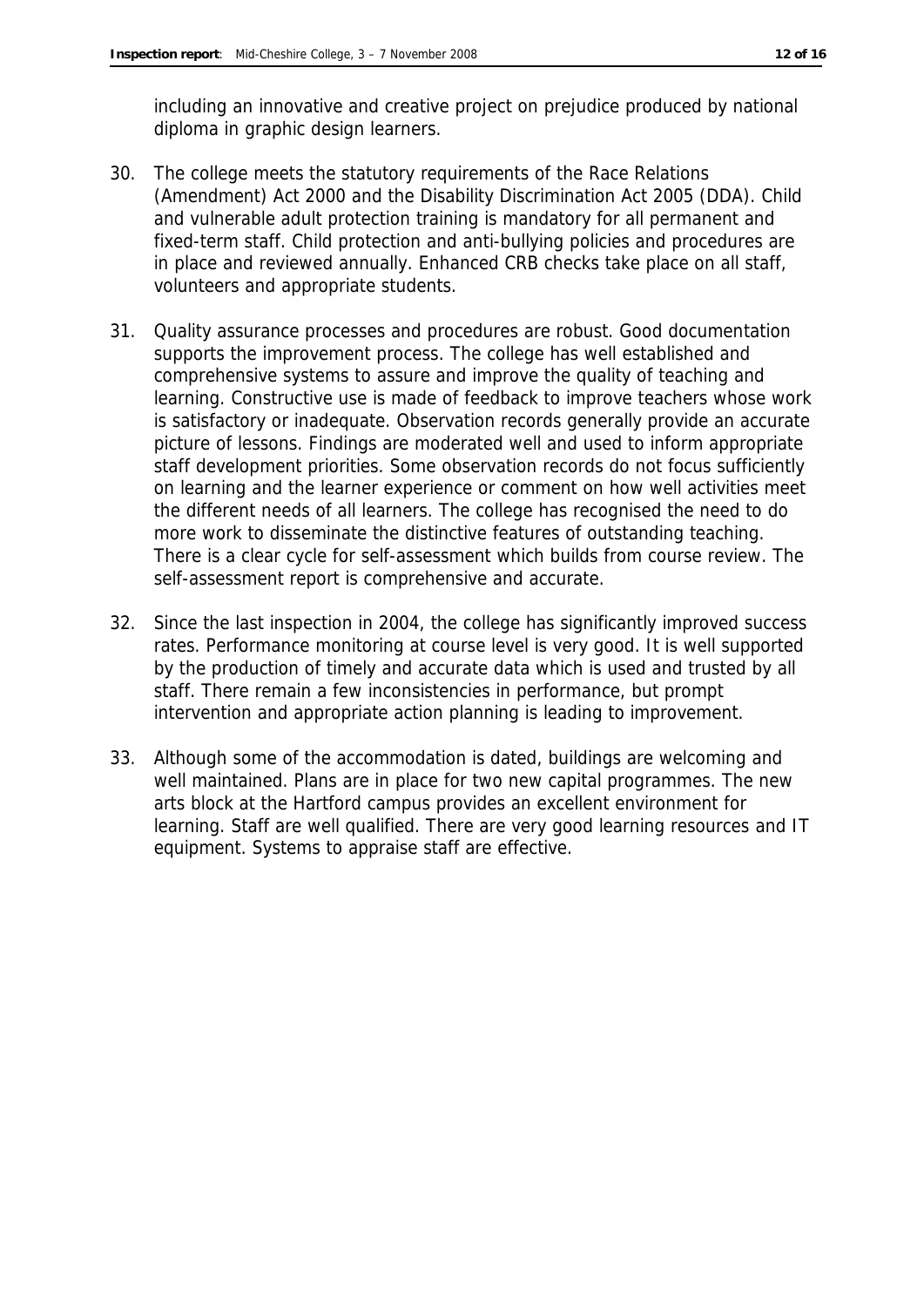## 34. **Learners' achievement**

### **Table 1**

Success rates on mainstream level 1 qualifications, by qualification type, expected end year and age, 2006 to 2008, compared with the national rates for colleges of a similar type.

|                        |                 | $16 - 18$                      |                 |                  |                |                                |                 | $19+$            |        |
|------------------------|-----------------|--------------------------------|-----------------|------------------|----------------|--------------------------------|-----------------|------------------|--------|
| Notional<br>Level      | Exp End<br>Year | Starts $-$<br><b>Transfers</b> | College<br>Rate | National<br>Rate | Diff           | Starts $-$<br><b>Transfers</b> | College<br>Rate | National<br>Rate | Diff   |
| 1 Long                 | 05/06           | 485                            | 75              | 69               | 6              | 1008                           | 77              | 65               | 12     |
|                        | 06/07           | 402                            | 81              | 74               | 7              | 1013                           | 77              | 70               | 7      |
|                        | $07/08*$        | 525                            | 82              | N/A              | ---            | 623                            | 84              | N/A              | ---    |
| <b>NVO<sub>S</sub></b> | 05/06           | 89                             | 73              | 72               | 1              | 62                             | 61              | 74               | $-13$  |
|                        | 06/07           | 89                             | 83              | 75               | 8              | 11                             | 73              | 75               | $-2$   |
|                        | $07/08*$        | 86                             | 78              | N/A              | $--$           | $--$                           | $---$           | N/A              | $-- -$ |
| Other                  | 05/06           | 396                            | 76              | 69               | $\overline{7}$ | 946                            | 79              | 65               | 14     |
|                        | 06/07           | 313                            | 80              | 74               | 6              | 1002                           | 77              | 70               |        |
|                        | $07/08*$        | 439                            | 82              | N/A              | ---            | 621                            | 85              | N/A              | ---    |

\* college data

**Table 2**

Success rates on mainstream level 2 qualifications, by qualification type, expected end year and age, 2006 to 2008, compared with the national rates for colleges of a similar type.

|                        |              | $16 - 18$                      |                 |                  | $19+$ |                                |                 |                  |      |
|------------------------|--------------|--------------------------------|-----------------|------------------|-------|--------------------------------|-----------------|------------------|------|
| Notional<br>Level      | Exp End Year | Starts $-$<br><b>Transfers</b> | College<br>Rate | National<br>Rate | Diff  | Starts $-$<br><b>Transfers</b> | College<br>Rate | National<br>Rate | Diff |
| 2 Long                 | 05/06        | 752                            | 79              | 66               | 13    | 940                            | 76              | 66               | 10   |
|                        | 06/07        | 838                            | 82              | 70               | 12    | 756                            | 76              | 69               | 7    |
|                        | $07/08*$     | 649                            | 79              | N/A              | ---   | 618                            | 80              | N/A              |      |
| <b>GCSEs</b>           | 05/06        | 91                             | 78              | 68               | 10    | 34                             | 91              | 67               | 24   |
|                        | 06/07        | 128                            | 84              | 71               | 13    | 24                             | 92              | 70               | 22   |
|                        | $07/08*$     | 67                             | 70              | N/A              | ---   | 40                             | 75              | N/A              | ---  |
| GNVQs and              | 05/06        | 1                              | 100             | 69               | 31    | $--$                           | $---$           |                  | ---  |
| precursors             | 06/07        | $- - -$                        | $--$            |                  | ---   | $- - -$                        | $---$           |                  | ---  |
|                        | $07/08*$     | $---$                          | $--$            | N/A              | ---   | $---$                          | $- - -$         | N/A              | ---  |
| <b>NVO<sub>S</sub></b> | 05/06        | 113                            | 68              | 65               | 3     | 152                            | 82              | 68               | 14   |
|                        | 06/07        | 107                            | 63              | 68               | $-5$  | 102                            | 70              | 69               | 1    |
|                        | $07/08*$     | 130                            | 83              | N/A              | ---   | 93                             | 74              | N/A              | $--$ |
| Other                  | 05/06        | 547                            | 82              | 66               | 16    | 754                            | 74              | 65               | 9    |
|                        | 06/07        | 603                            | 85              | 70               | 15    | 630                            | 77              | 69               | 8    |
|                        | $07/08*$     | 452                            | 79              | N/A              | ---   | 485                            | 81              | N/A              | ---  |

\* college data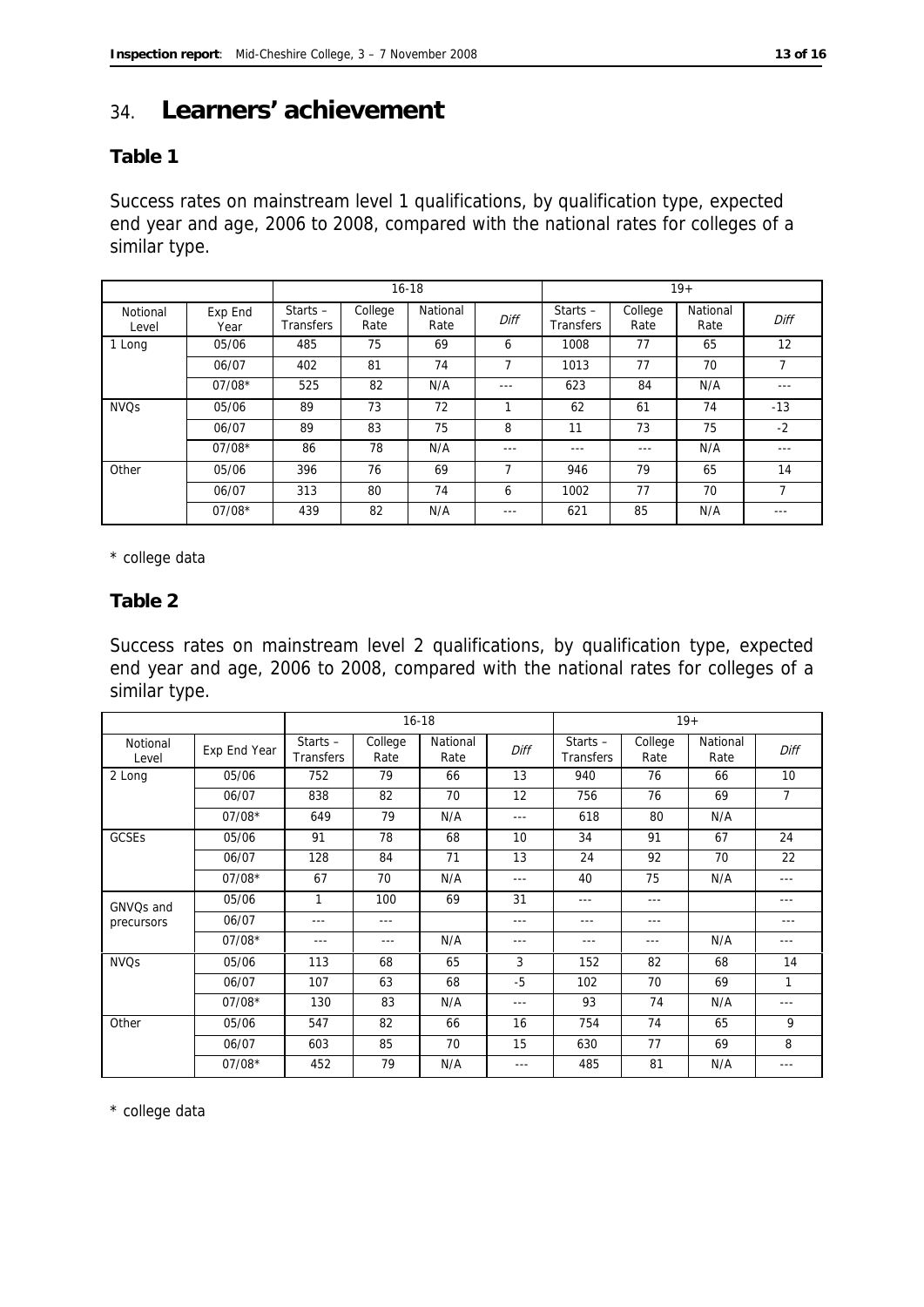## **Table 3**

Success rates on mainstream level 3 qualifications, by qualification type, expected end year and age, 2006 to 2008, compared with the national rates for colleges of a similar type.

|                        |                 | $16 - 18$               |                 |                  | $19+$   |                                |                 |                  |                |
|------------------------|-----------------|-------------------------|-----------------|------------------|---------|--------------------------------|-----------------|------------------|----------------|
| Notional<br>Level      | Exp End<br>Year | Starts $-$<br>Transfers | College<br>Rate | National<br>Rate | Diff    | Starts $-$<br><b>Transfers</b> | College<br>Rate | National<br>Rate | Diff           |
| 3 Long                 | 05/06           | 700                     | 74              | 71               | 3       | 558                            | 69              | 64               | 5              |
|                        | 06/07           | 652                     | 76              | 73               | 3       | 586                            | 78              | 68               | 10             |
|                        | $07/08*$        | 689                     | 77              | N/A              | ---     | 405                            | 81              | N/A              | $- - -$        |
|                        | 05/06           | 19                      | 84              | 87               | $-3$    | 33                             | 64              | 72               | -8             |
| A/A2 Levels            | 06/07           | 11                      | 55              | 87               | $-32$   | 23                             | 78              | 76               | $\overline{2}$ |
|                        | $07/08*$        | 5                       | 60              | N/A              | $- - -$ | 4                              | 75              | N/A              | $- - -$        |
| AS Levels              | 05/06           | 6                       | 50              | 67               | $-17$   | 27                             | 67              | 55               | 12             |
|                        | 06/07           | $\overline{2}$          | 50              | 69               | $-19$   | 15                             | 60              | 59               | 1              |
|                        | $07/08*$        | $\frac{1}{2}$           | ---             | $- - -$          | ---     | ---                            | ---             | $- - -$          | $- - -$        |
| GNVO <sub>S</sub> and  | 05/06           | 18                      | 61              | 66               | $-5$    | $\overline{2}$                 | 50              | 57               | $-7$           |
| precursors             | 06/07           | $\frac{1}{2}$           | $- - -$         |                  | ---     | ---                            | $\cdots$        |                  | ---            |
|                        | $07/08*$        | $\frac{1}{2}$           | ---             | $---$            | $- - -$ | ---                            | $---$           | $- - -$          | $- - -$        |
| <b>NVO<sub>S</sub></b> | 05/06           | 22                      | 82              | 71               | 11      | 94                             | 64              | 63               | 1              |
|                        | 06/07           | 29                      | 90              | 74               | 16      | 114                            | 72              | 69               | 3              |
|                        | $07/08*$        | 32                      | 84              | N/A              | ---     | 73                             | 78              | N/A              | $- - -$        |
| Other                  | 05/06           | 635                     | 74              | 65               | 9       | 402                            | 71              | 64               | $\overline{7}$ |
|                        | 06/07           | 610                     | 76              | 70               | 6       | 434                            | 80              | 69               | 11             |
|                        | $07/08*$        | 652                     | 77              | N/A              | $- - -$ | 328                            | 82              | N/A              | $- - -$        |

\* college data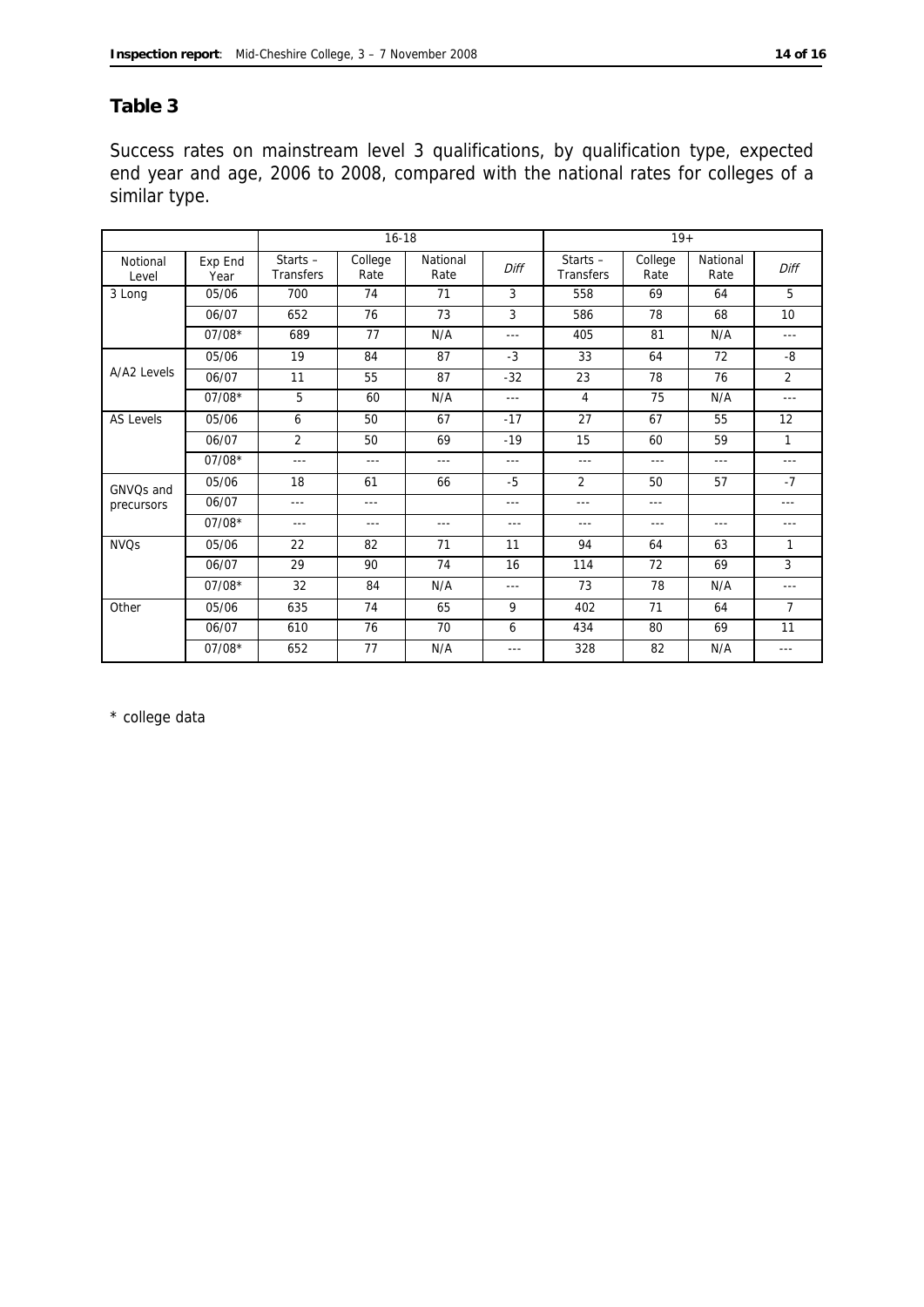### **Table 4**

## Success rates on work-based learning 'apprenticeship' programmes managed by the provider/college 2006 to 2008

| Programme       | End Year | <b>Success</b><br>rate | No. of<br>learners* | Provider/<br>college<br>NVQ rate<br>$\star\star$ | National<br>NVQ rate** | Provider/college<br>framework<br>rate $**$ | National<br>framework<br>rate $**$ |
|-----------------|----------|------------------------|---------------------|--------------------------------------------------|------------------------|--------------------------------------------|------------------------------------|
| Advanced        | 05/06    | overall                | 40                  | 45                                               | 53                     | 33                                         | 44                                 |
| Apprenticeships |          | timely                 | 47                  | 23                                               | 34                     | 15                                         | 27                                 |
|                 | 06/07    | overall                | 28                  | 57                                               | 64                     | 57                                         | 58                                 |
|                 |          | timely                 | 22                  | 18                                               | 43                     | 18                                         | 37                                 |
|                 | 07/08#   | overall                | 19                  | 58                                               | ---                    | 37                                         | $- - -$                            |
|                 |          | timely                 | 21                  | 25                                               | ---                    | 15                                         | $\frac{1}{2}$                      |
| Apprenticeships | 05/06    | overall                | 48                  | 48                                               | 58                     | 44                                         | 52                                 |
|                 |          | timely                 | 51                  | 39                                               | 38                     | 39                                         | 34                                 |
|                 | 06/07    | overall                | 48                  | 42                                               | 65                     | 35                                         | 61                                 |
|                 |          | timely                 | 42                  | 26                                               | 47                     | 19                                         | 44                                 |
|                 | 07/08#   | Overall                | 46                  | 54                                               | $- - -$                | 39                                         | $--$                               |
|                 |          | timely                 | 55                  | 22                                               |                        | 22                                         |                                    |

**Note** 'At the time of the inspection - LSC data for 2007/08 had yet to be fully validated'

Learners who leave later than originally planned are counted in the year they actually leave. This group of learners are then added to the learners who planned to complete in a given year and did so or left earlier than planned

\*\* College/provider and national qualification success rates are calculated using LSC published data derived from the 'Individual Learning Record'